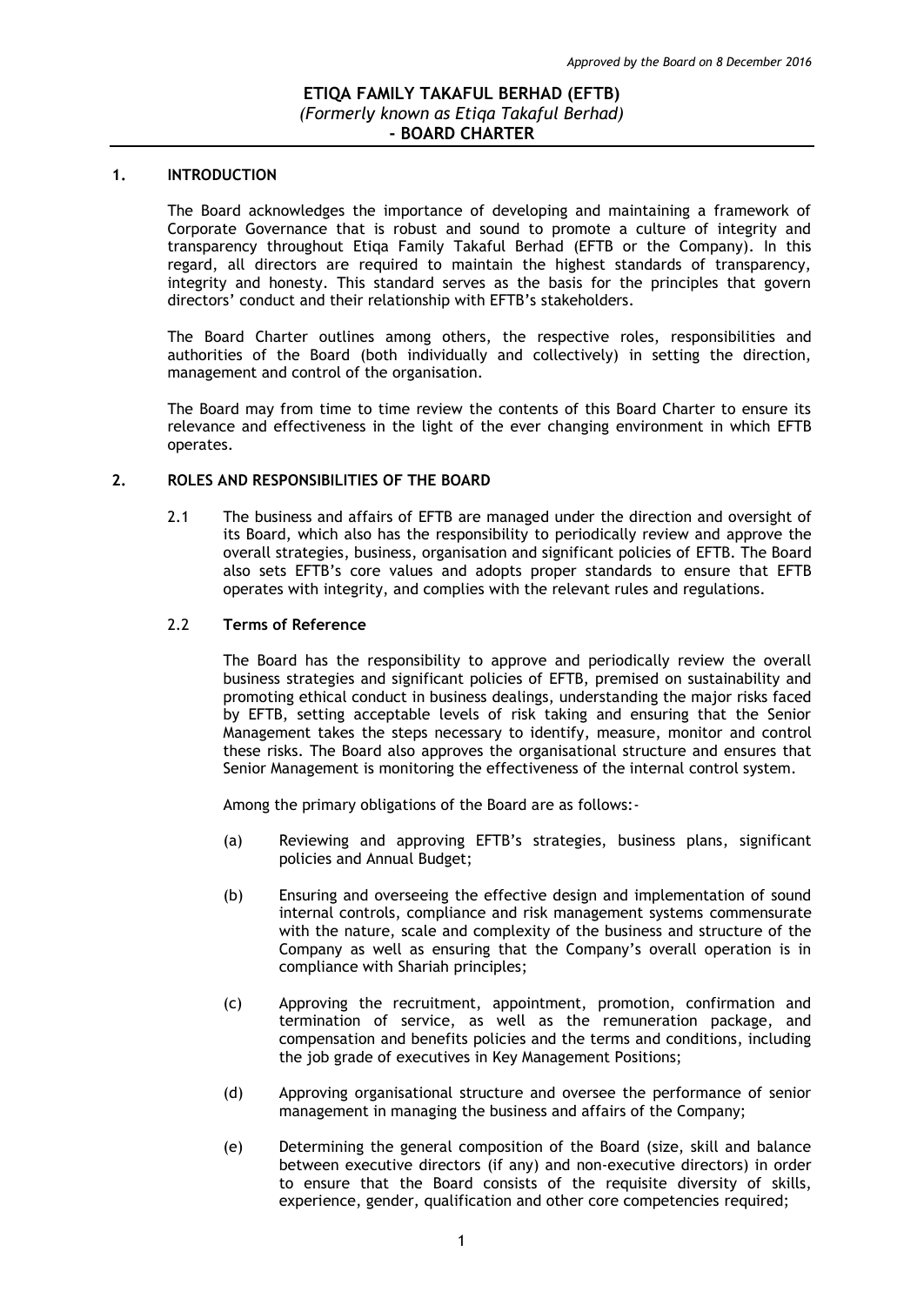- (f) Approving a framework of remuneration for directors, covering fees, allowances, and benefits-in-kind (directors of all boards and committees);
- (g) Approving policies pertaining to corporate image, brand management, community relations, investor relations and shareholder communications programs;
- (h) Ensuring that EFTB has a beneficial influence on the economic well-being of the communities within which it operates;
- (i) Ensuring succession planning of executives in Key Management Positions;
- (j) Ensuring that the Board is supported by a suitably qualified and competent Company Secretary;
- (k) Ensuring that the Board members have access to appropriate education and training programmes to keep abreast of the latest developments in the industry, and as may be prescribed by the regulatory authorities from time to time; and
- (l) Approving financial statements (and ensuring reliability of the same) as well as the interim dividend and recommend final dividend to shareholders.

# **3. BOARD COMPOSITION**

The composition of the Board reflects a good measure of objectivity and impartiality in order to ensure the interest of the shareholders are protected.

Other salient factors which have been taken into account in determining the Board's composition are as follows:-

## 3.1 **Board Size**

Pursuant to the Shareholders Agreement between Maybank and Ageas, the number of directors on the Board of EFTB will consist of up to eight (8) directors, of which up to five (5) will be appointed by Maybank and two (2) will be appointed by Ageas and one (1) may be appointed to represent the interest of minority shareholders. In the event there is no minority shareholder the number of directors in EFTB would be reduced to seven (7).

Any variation to the directorship above shall be mutually agreed provided that the number of Directors of the Company shall not be less nor more than what prescribed by Bank Negara Malaysia.

## 3.2 **Independent Director**

At least half of the membership of the Board shall be Independent Directors.

## 3.3 **Executive Director**

The Company shall not have more than one Executive director on the Board.

## 3.4 **The Chairman**

The Chairman shall be from the directors appointed by Maybank.

## 3.5 **Vice Chairman**

The Vice-Chairman of the Board shall be from the directors appointed by Ageas Insurance International N.V.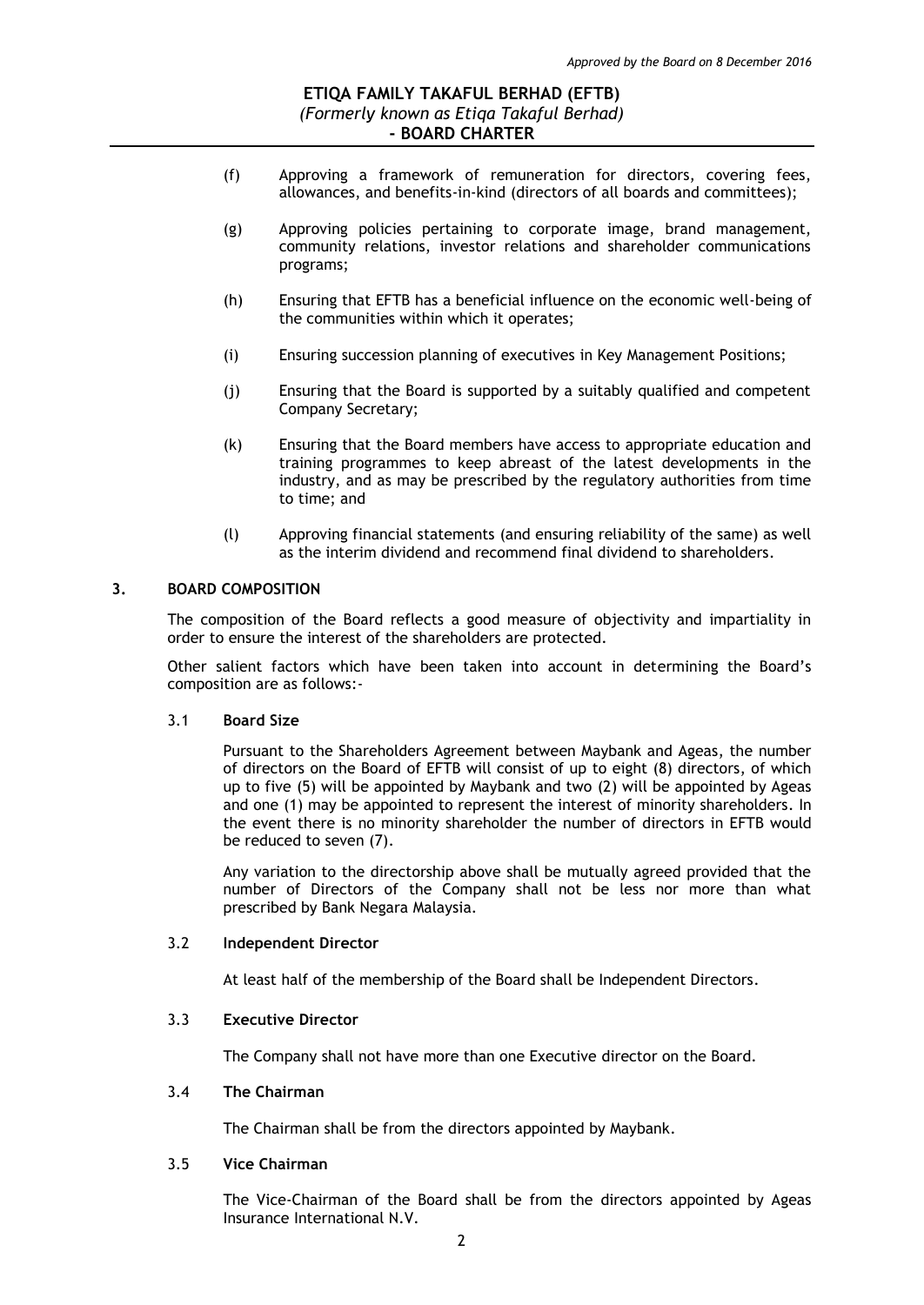## **4. SEPARATION OF ROLES AND RESPONSIBILITIES BETWEEN THE CHAIRMAN AND CEO**

The roles and responsibilities of the Chairman and the Chief Executive Officer (CEO) are separated with a clear division of responsibilities, defined, documented and approved by the Board, in line with best practices so as to ensure appropriate supervision of the Management. This distinction allows for a better understanding and distribution of responsibilities and accountabilities.

The respective roles of the Chairman and the CEO are set out below:-

#### 4.1 **The Role of the Chairman**

The Chairman leads the Board and is also responsible for the effective performance of the Board. Working together with the Board, the Chairman ensures amongst others that:-

- (a) The setting of EFTB's policy framework within which the senior management is to work, and ensure that the Board supports the strategy formulated by EFTB and monitors its implemention.
- (b) The proceedings of the Board are conducted orderly, where healthy debate on issues being deliberated is encouraged to reflect an appropriate level of scepticism and independence;
- (c) The succession planning programme for the Board and senior management are at the appropriate level of effectiveness; and
- (d) The Board's decisions are reached by consensus (and failing this, reflect the will of the majority), and any concern or dissenting view expressed by any director on any matter deliberated at meetings of the Board, or any of its Committees, as well as the meetings' decisions, will accordingly be addressed and duly recorded in the relevant minutes of the meeting.

The Chairman also cultivates a healthy working relationship with the CEO and provides the necessary support and advice as appropriate.

# 4.2 **The Role of the CEO**

The CEO is delegated certain responsibilities by the Board and is primarily accountable for overseeing the day-to-day operations to ensure the smooth and effective running of the Group. His primary responsibilities include the following:-

- (a) Implementing the business and risk strategies, remuneration and other policies in accordance with the direction given by the Board;
- (b) Establishing a management structure that promotes accountability and transparency throughout the Company's operations, and preserves the effectiveness and independence of control functions;
- (c) Promoting, together with the Board, a sound corporate culture within the Company which reinforces ethical, prudent and professional behaviour;
- (d) Addressing actual or suspected breaches of regulatory requirements or internal policies in a timely and appropriate manner; and
- (e) Regularly updating the Board with material information the Board needs to carry out its oversight responsibilities, particularly on matters relating to:-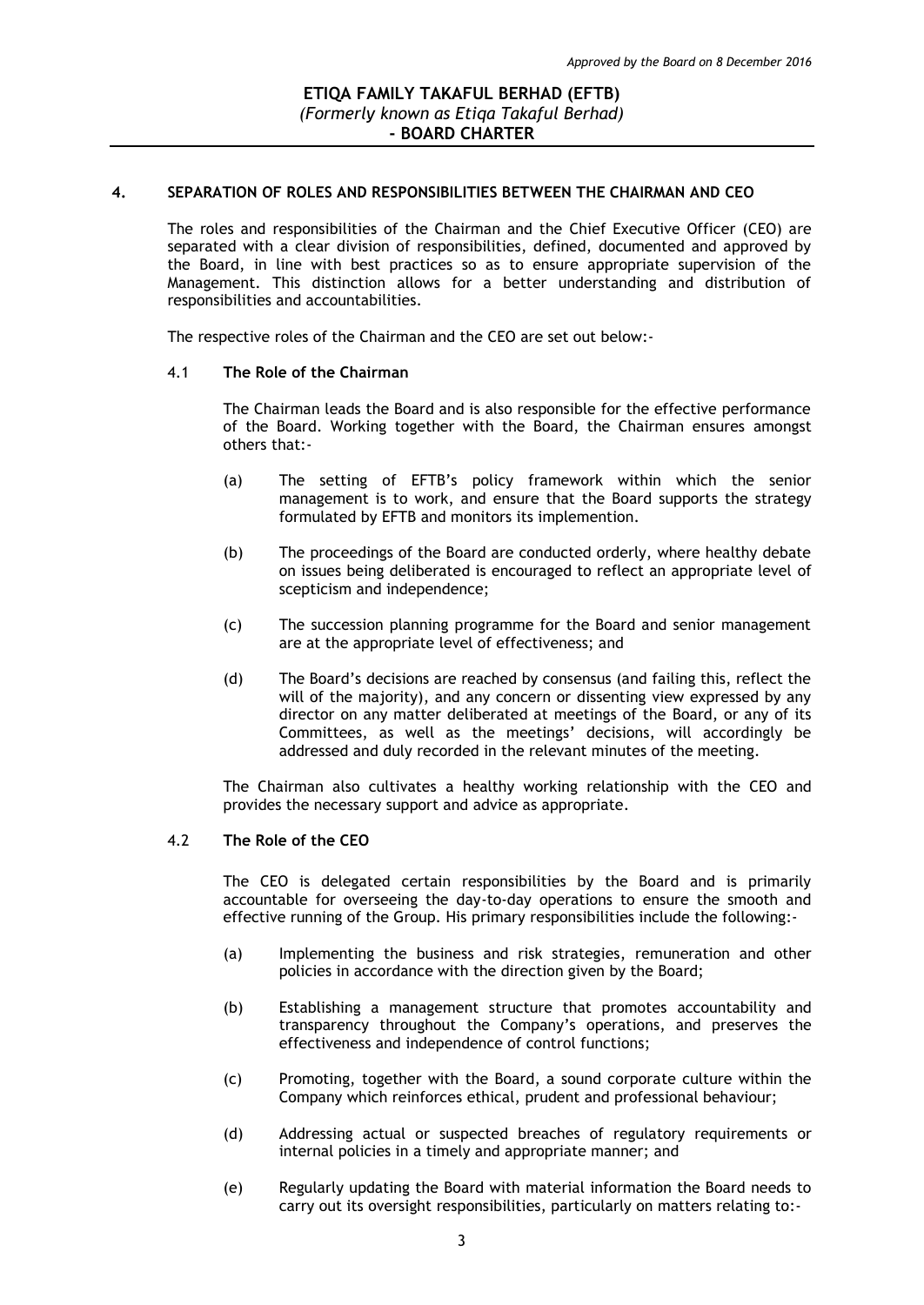- (i) the performance, financial condition and operating environment of the Board;
- (ii) internal control failures, including breaches of risk limits; and
- (iii) legal and regulatory obligations, including supervisory concerns and the remedial actions taken to address them.

The CEO, by virtue of his position also functions as the intermediary between the Board and the Management.

# **5. BOARD APPOINTMENTS**

A formal and transparent procedure is in place for the appointment of new directors to the Board, the primary responsibility of which has been delegated to the Maybank Group's Nomination and Remuneration Committee (NRC). In the course of its duties, the NRC is guided by the Maybank Group's Policy on the Nomination Process for the Appointment of Chairman, Director and CEO of Licensed Institutions in the Group (Policy on Nomination Process) which sets out a clear and transparent nomination process of the same, involving the following five stages:-



## **6. LIMITS ON EXTERNAL COMMITMENTS**

## 6.1 **Limitation for Directors**

Directors are not allowed to sit on the boards of more than five (5) listed companies and must hold less than fifteen (15) directorships in non-public listed companies, to ensure that their commitment, resources and time are more focused, enabling them to discharge their duties effectively.

## 6.2 **Consultation Prior to External Appointments**

The Board values the experience and perspective that the Non-Executive directors gain from service on the boards of other companies, organisations or associations. However, prior to the acceptance of any relevant external appointments such as directorship of listed companies, organisations or other associations, Non-Executive directors should first consult with the Chairman on such proposed appointment. In any event, such commitments should not:-

- (a) cause a conflict of interest for the director;
- (b) affect the director's independence;
- (c) have potential reputational consequence to the Company; and/or
- (d) place demands on the director's time that could hinder their ability to attend board meetings and discharge their responsibilities to the Company.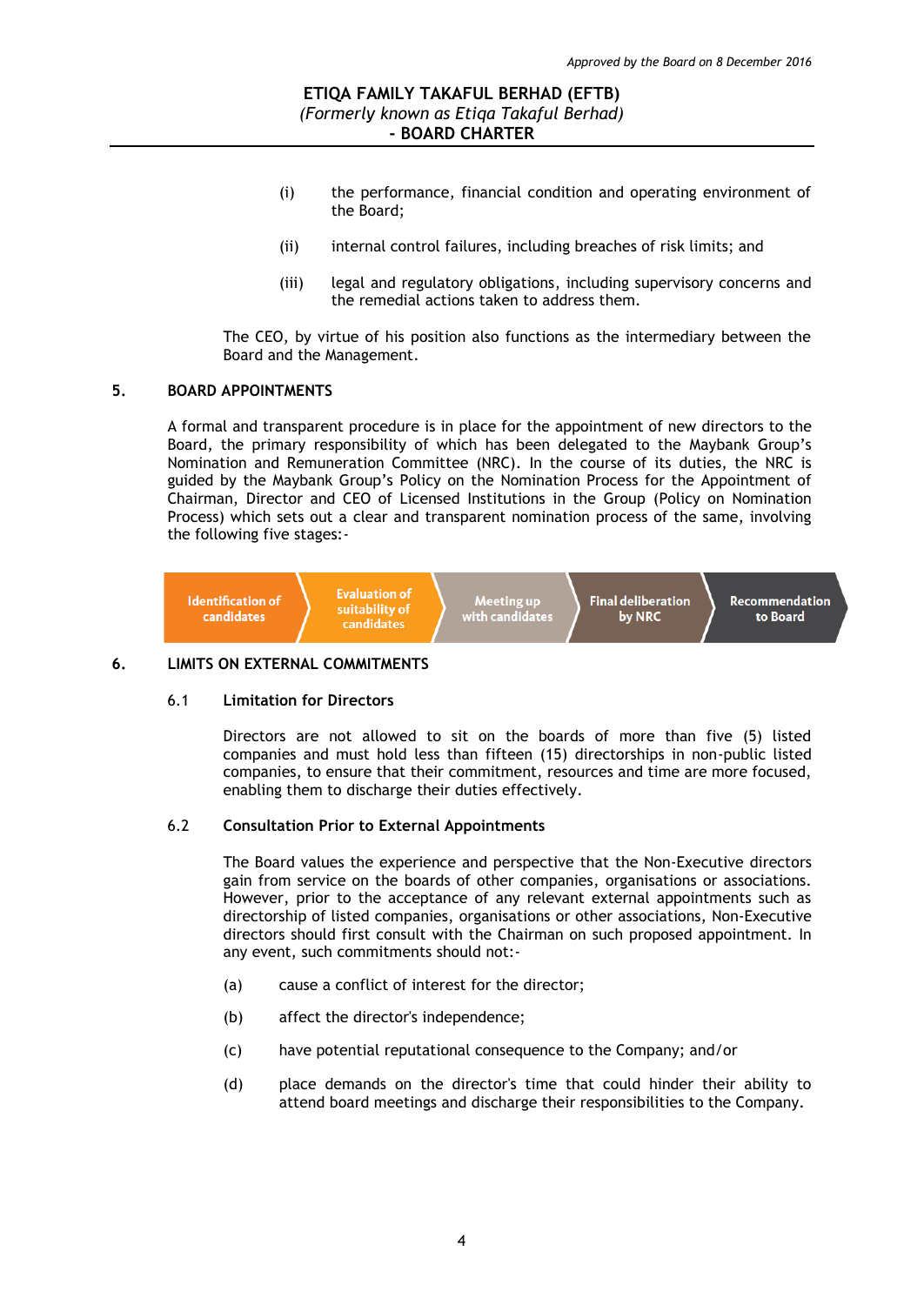### 6.3 **Limitation for CEO**

The CEOs must devote the whole of his professional time to the service of the Company unless BNM approves in writing. BNM may allow the CEO to assume a position of responsibility outside the Company, if BNM is satisfied that the proposed position would not:-

- (a) create substantial conflicts of interest or demands on the CEOs' professional time; and
- (b) result in the CEOs' holding directorships in more than five (5) entities other than the Company.

# **7. POLICY ON TENURE OF DIRECTORSHIP**

- 7.1 The appointment of members on the Board, as well as their tenure as a director, are subject to the approval of BNM (the "Approved Tenure"). Subject to the Board's annual evaluation of a member whose Approved Tenure is about to expire, and upon due consideration of the Maybank Group's own policy on the tenure of directorship as described below, the Company may apply to BNM for an extension of the said Approved Tenure, so that such director may continue to remain as a member of the Board.
- 7.2 Generally, the Maybank Group's Policy on Tenure of Directorship limits the tenure of all Non-Executive directors in the following manner:-
	- (a) upon completion of a twelve (12) year period; and/or
	- (b) upon reaching the age of seventy (70) years;

whichever is the earlier.

- 7.3 Notwithstanding the limitation as mentioned above:-
	- (a) In the case of para. 7.2(a), the Board shall continue to have the discretion to request the affected director to nevertheless remain serving the Board in appropriate cases; and
	- (b) In the case of para. 7.2(b), the Board may recommend for the shareholders to approve (with strong justifications provided), that the affected director (notwithstanding his age) remain on the Board until the next Annual General Meeting of the Company.
- 7.4 With regard to Independent directors in particular, the limitation on tenure of directorships is upon completion of a cumulative period of nine (9) years.
- 7.5 In the case of para. 7.4, the Board has the following options:-
	- (a) To re-designate the affected director as a Non-Independent Non-Executive director from the ninth (9<sup>th</sup>) year onwards; or
	- (b) To recommend for the shareholders to approve (with strong justifications provided), that the affected director continues being designated as an Independent director and as such, remain on the Board.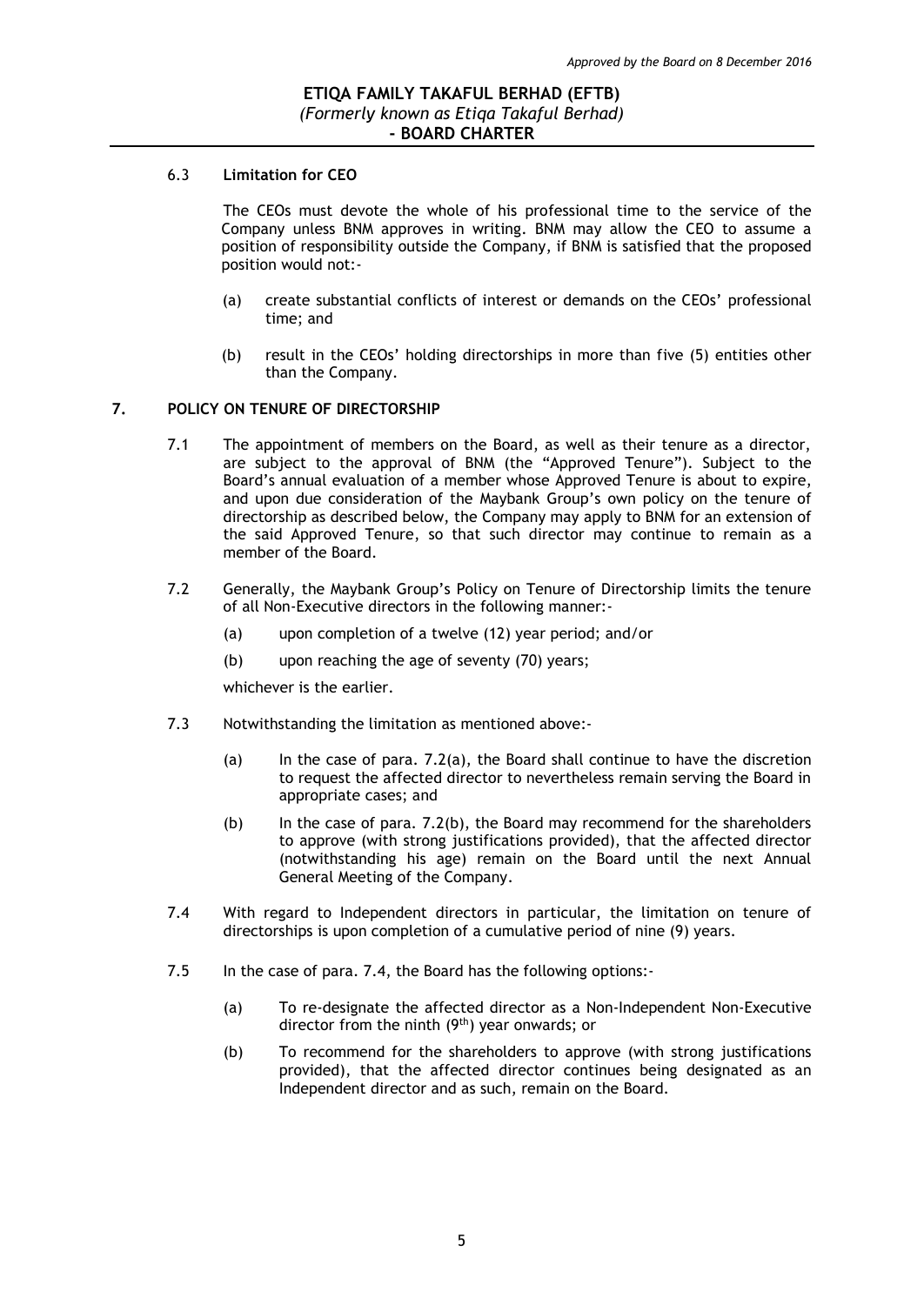#### **8. SUCCESSION PLAN**

Appointments to the Board are not considered in isolation but as a component of the Board's succession plan. In this context, the limitations on age and tenure of directorship as described in para. 7 above provides the Board with the opportunity to consider and reassess its succession plan periodically, not only to ensure continuity in meeting its long term goals and objectives but also to affirm that the knowledge, experience and skill sets of its members would be well suited to meet the demands of the ever changing landscape of the financial industry.

In furtherance thereof, the curriculum vitae of prospective candidates would from time to time, be discreetly obtained from various internal and external sources (including institutions which maintain salient details on directors with financial industry background) for further review by the NRC and the Board, to ensure that the Board has a steady pool of talent to choose from whenever there is a need to appoint additional members on the Board or otherwise, to replace a member who intends to retire or resign from the Board.

#### **9. BOARD PROCESSES**

#### 9.1 **Frequency of Meetings**

The Board meets at least once in every two months. However, additional meetings may be convened as and when urgent issues and important decisions are required to be taken between the scheduled meetings.

Directors must attend at least 75% of Board meetings held in the financial year.

## 9.2 **Quality of Meeting Materials**

Board Meetings for the ensuing financial year are scheduled in advance before the end of the financial year, so as to allow members of the Board to plan ahead and fit the coming years' Board and Board Committees meetings into their respective schedules.

The Chairman, with the assistance of the Company Secretary, takes responsibility for ensuring that the members of the Board receive accurate, timely and clear information in respect of the EFTB's financial and operational performance to enable the Board to make sound decision and provide the necessary advice.

Prior to each Board meeting, an agenda together with comprehensive reports for each agenda item to be discussed will be forwarded to each director at least three (3) clear days before the scheduled meeting to enable the directors to obtain further clarification or explanation, where necessary, in order to be adequately apprised before the meeting.

In response to technological advancement in the digital space, the Board has taken the initiative to implement paperless board meeting where board papers are uploaded onto a secured platform, and is accessible via tablet devices.

# 9.3 **Board Satisfaction Index**

Performed every year, the Board Satisfaction Index is a mechanism used to ensure continuing adequate support is provided by the Company Secretary to the Board, to assist directors in discharging their duties effectively. The areas of assessment cover transactional and operational efficiency, which includes the quality of the minutes of the Board and Board Committees, of papers and meeting arrangements, and of training and knowledge management, as well as advisory services on matters concerning directors' duties, such as disclosure of interests.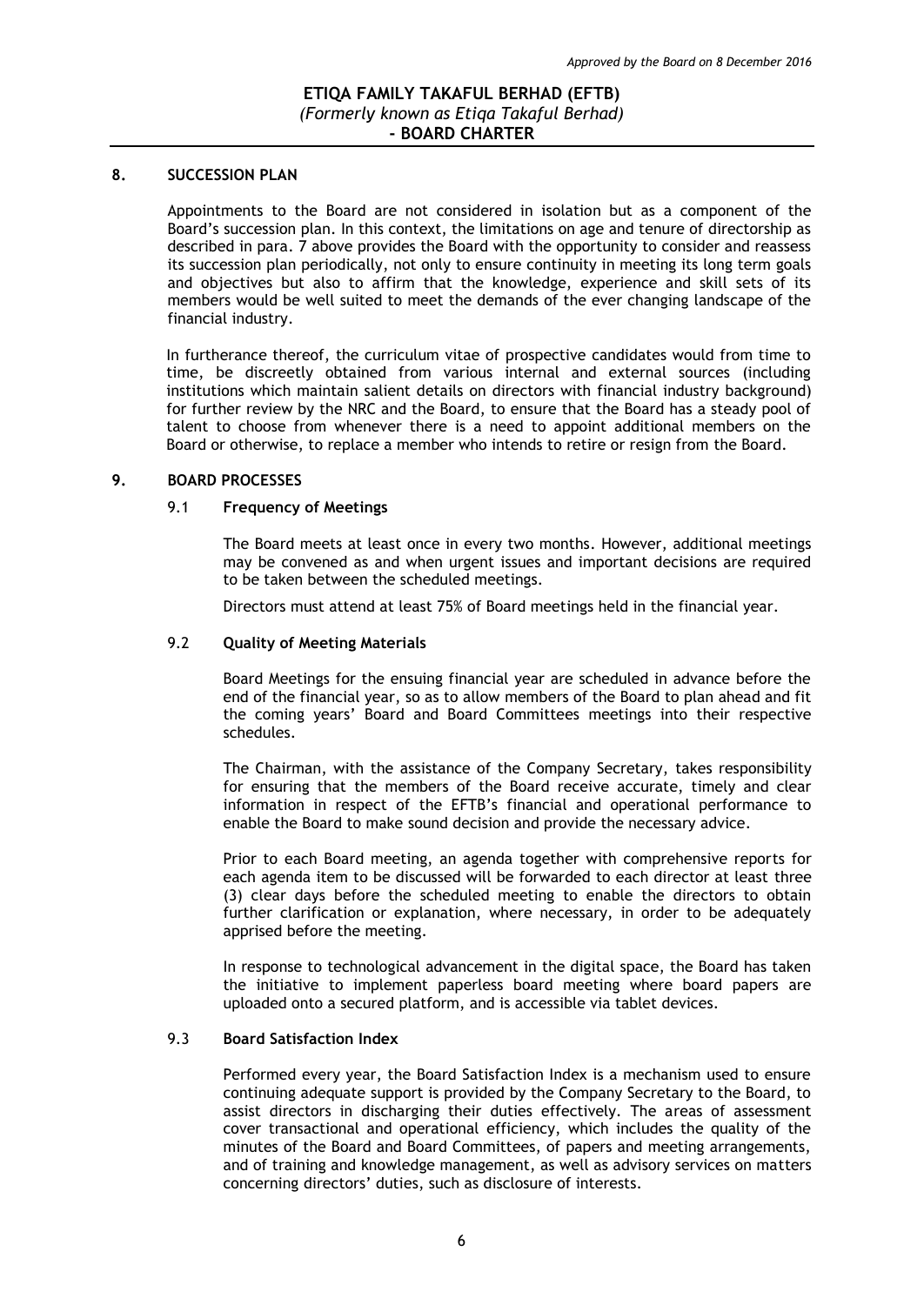#### 9.4 **Minutes of Meetings**

The directors (through the Company Secretary) shall cause minutes to be duly entered in the books provided for the purpose of all resolutions and proceedings of all meetings of the Board. The minutes of meetings shall accurately record decisions taken and the views of individual Board Members, where appropriate. Such minutes shall be signed by the Chairman of the meeting at which the proceedings were held.

## 9.5 **Quorum and Voting**

At least half of the Board members to be present. Questions arising at any meeting of the Directors shall be decided by a majority of votes.

#### 9.6 **Board Time Without Management**

In line with best practices of other companies, at the end of each Board meeting, a Board session without the Management is held. The purpose is to enable the Chairman to engage with the Non-Executive directors on issues that they would prefer to raise without the presence of CEO as well as a round-up session on the just concluded Board meeting.

Further to the session, the Chairman may follow up with the CEO on issues raised by the Board, such as:-

- (a) matters that require the CEO follow-up e.g. business, and relationship or people issues;
- (b) matters concerning procedural points which requires improvements that the Company Secretary needs to work on; and/or
- (c) how the Chairman can better conduct future meetings.

# 9.7 **Board Annual Outline Agenda**

The Board Annual Outline Agenda highlights to the Board, the relevant Board Committees as well as the Management, the subject matters to be discussed for the year in order to facilitate better planning and for greater time effectiveness. The subject matters included in the Board Annual Outline cover the following broad topics:-

- (a) Strategy
- (b) Governance
- (c) Risk Management
- (d) Administrative

The Annual Board Outline will be reviewed at every Board meeting and updated, where appropriate.